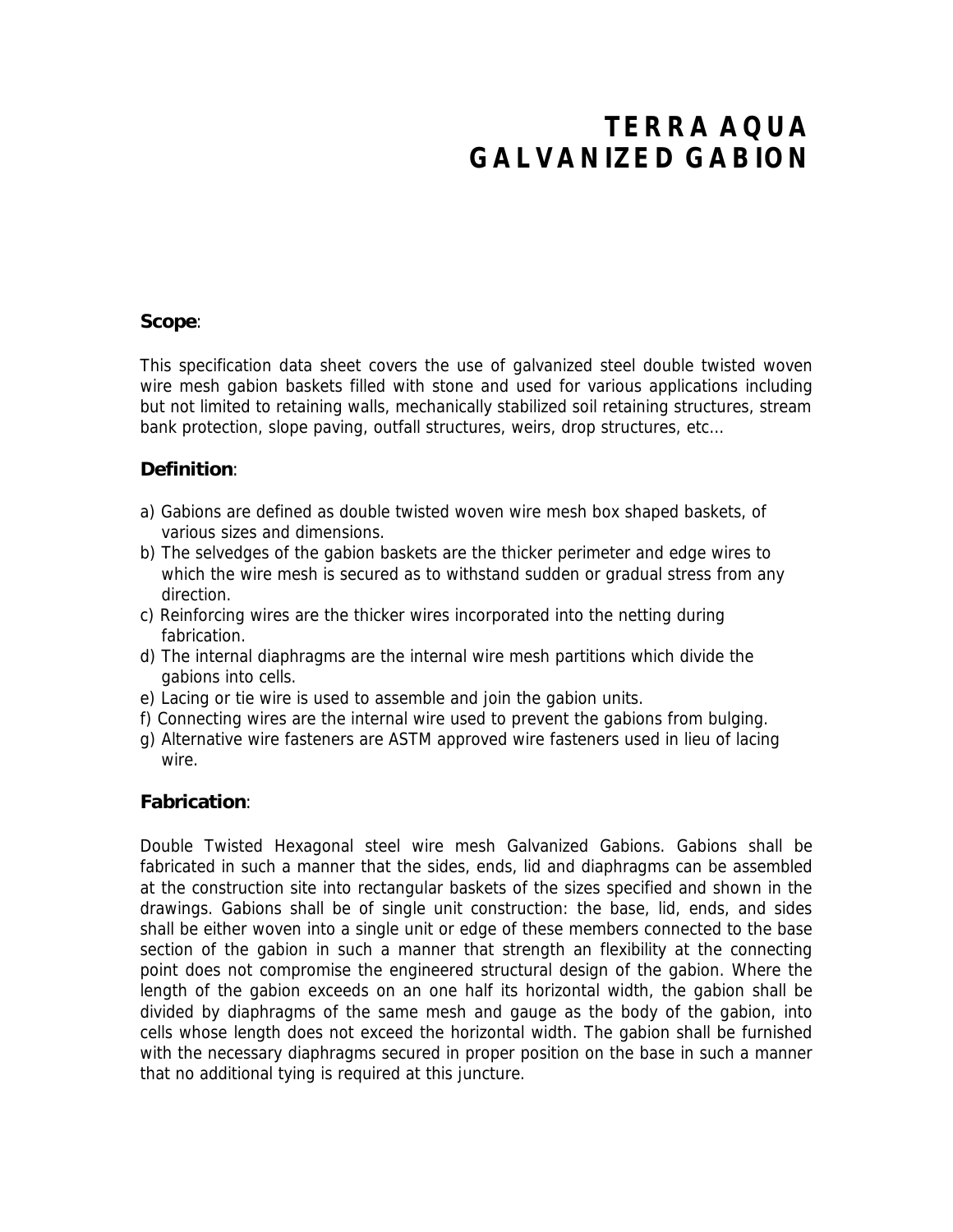#### **Mesh Formation**:

The double twisted hexagonal wire mesh shall have deformability sufficient to permit minimum of mesh elongation equivalent to 10% of the unstretched length of the mesh test section without reducing the gauge or the tensile strength of the individual wire strands to values less than those for similar wire, one gauge smaller in diameter.

## **Non-Raveling:**

The double twisted hexagonal wire mesh is to be fabricated in such a manner as to be non raveling. This is defined as the ability to resist pulling apart at any of the twists or connections forming the mesh when a single wire strand in a section of mesh is cut or broken.

## **Gabion fill:**

The stone fill material used for filling the gabion units shall be clean, hard stone with pieces ranging from 4 – 8 inches on the greatest dimensions. Stone filling shall not exceed 24 inch vertical drop above the gabion basket. All effort shall be made to ensure that the stone fill material utilized in the design of the structure match the stone fill used in constructing the gabion structure.

# **Assembling and placing:**

- a) Each gabion unit shall be assembled by tying or fastening all connecting seams. The binding wire shall be tightly looped around every other mesh opening along the seams in such a manner that single and double loops are alternated. An alternative wire fasteners may be used in lieu of lacing wire. The alternative wire fasteners shall be applied at approximately  $4" - 6"$  intervals on all vertical and horizontal seams. No less than 3 fasteners per one foot on any given seam.
- b) A line of empty gabions, shall be placed into position according to the contract drawings. Binding wire or alternative wire fasteners shall be used to secure each unit to the adjoining one along the vertical reinforced edges and the top selvedges. An approved corner closure tool shall be used to adjoin adjacent gabions to insure a tight, neat seam and minimize gabion wired or fastened to the latter at front and back. The lid shall be secured with an approved closure tool to insure proper closure without excessive mesh deformation.
- c) To achieve optimum alignment and finish for retaining walls, a minimum amount of stretching may be required.
- d) Connecting wire shall be inserted during the filling operation as follows: The connecting wires shall be installed according to manufacturers instructions every 1' vertical lift of the gabion unit.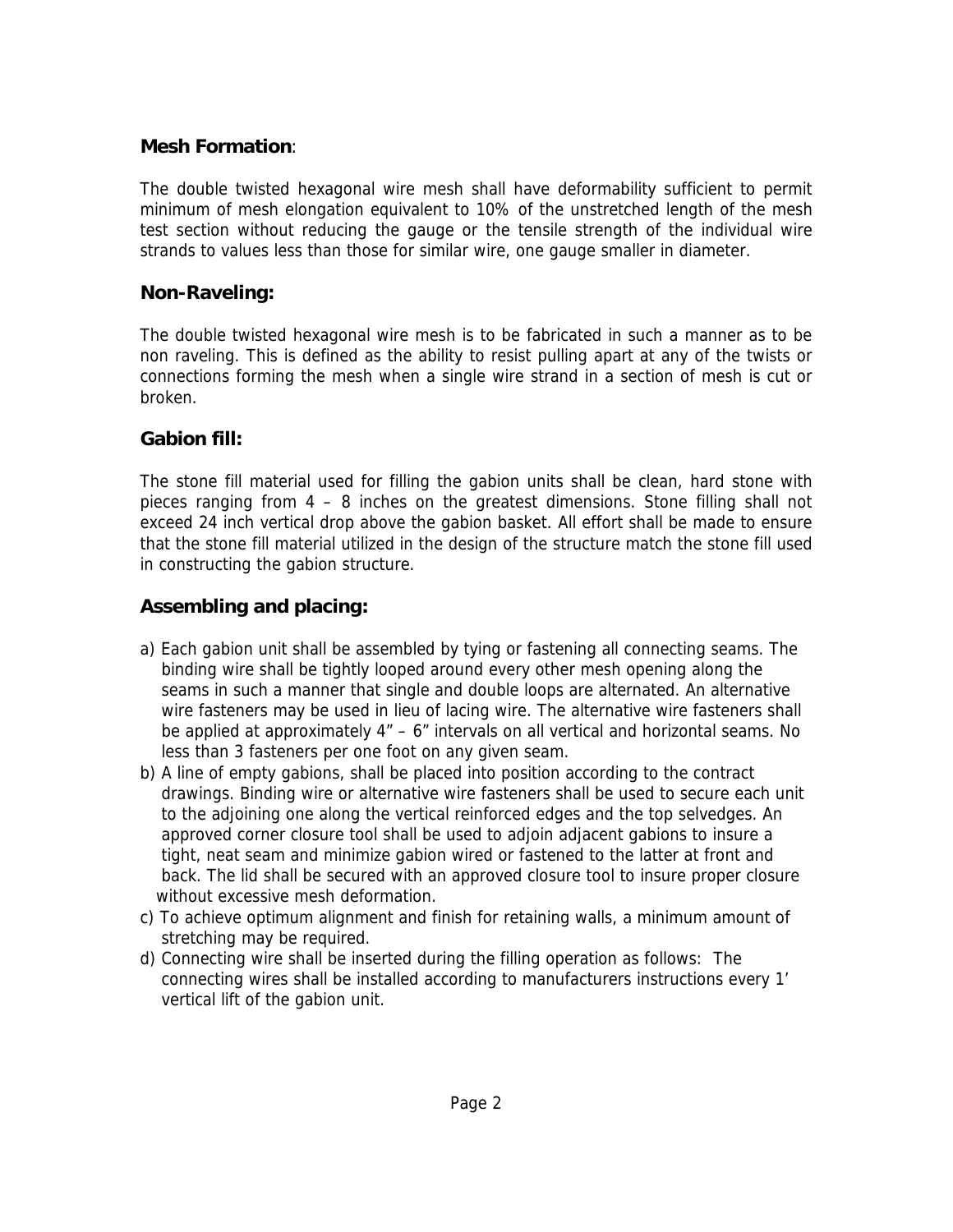

**Terra Aqua Gabion Unit Standard Sizes: Custom Jumbo Sizes Available**

| Gabion unit siz | <b>Capacity Cubic Yards</b> | <b>No. of Internal Cells</b> |
|-----------------|-----------------------------|------------------------------|
| 6x3x3           |                             |                              |
| 9x3x3           |                             |                              |
| 12x3x3          |                             |                              |
| 6x3x1.5         |                             |                              |
| 9x3x1.5         | 1.5                         |                              |
| 12x3x1.5        |                             |                              |
| 6x3x1           | .666                        |                              |
| 9x3x1           |                             |                              |
| 12x3x1          | 1.33                        |                              |

TOLERANCES: All gabion dimensions shall be within a tolerance limit of plus or minus 5% of the manufacturers stated dimensions.

## **Minimum Strength requirements of Terra Aqua Double Twisted Mesh Gabions**

| Test Description Galvanized/Galfan Gabion |               | <b>Pvc Coated Gabion</b> |
|-------------------------------------------|---------------|--------------------------|
| Tensile strength of wire                  | 3500 lbs/ft   | $2900$ lbs/ft            |
| mesh parallel to twist                    |               |                          |
| Tensile strength of wire                  | $1800$ lbs/ft | $1400$ lbs/ft            |
| mesh perpendicular to twist               |               |                          |
| <b>Connection to selvedges</b>            | $1400$ lbs/ft | $1200$ lbs/ft            |
| <b>Panel to Panel</b>                     | $1400$ lbs/ft | $1200$ lbs/ft            |
| Punch strength of mesh                    | 6000 lbs/ft   | 5300 lbs/ft              |